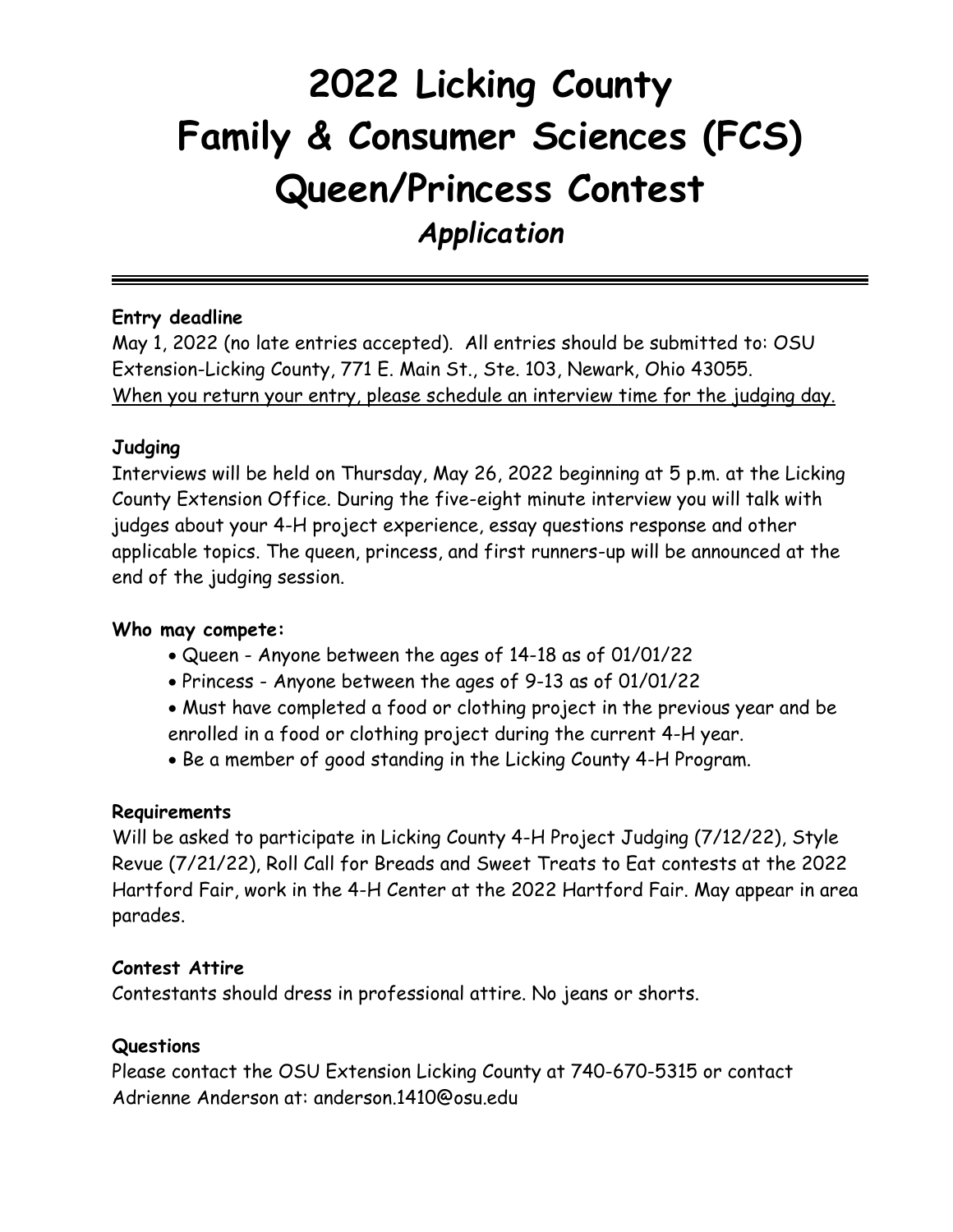## **2022 FCS Queen and Princess Application**

| Name:                                                              |                   |                     |
|--------------------------------------------------------------------|-------------------|---------------------|
| Address:                                                           |                   |                     |
| Phone:                                                             | <b>Birthdate:</b> | Age as of 01/01/22: |
| 4-H Club(s) Name:                                                  | Email:            |                     |
| Food and/or Clothing Projects Taken (including award(s) received): |                   |                     |

**4-H Activities and Achievements:**